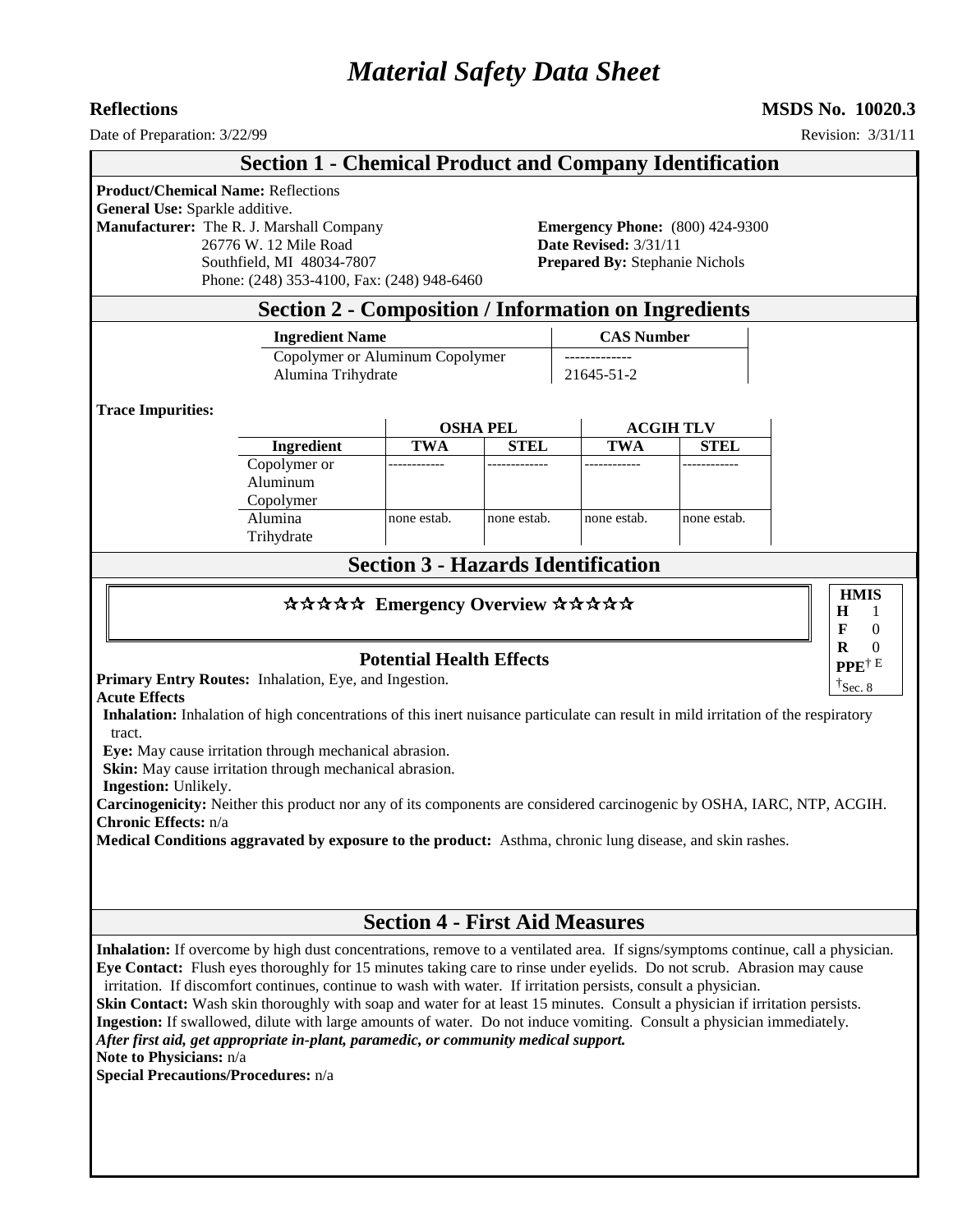# **Section 5 - Fire-Fighting Measures**

**Flash Point:** None known.

**Flash Point Method:** n/a

**Burning Rate:** Not determined.

**Auto-ignition Temperature:** Not determined.

**Flammability Classification:** n/a

**Extinguishing Media:** Water spray, dry chemical, and foam.

**Unusual Fire or Explosion Hazards:** None known.

**Hazardous Combustion Products:** Hazardous combustion products may include oxides of carbon, nitrogen, hydrogen, and aldehydes.

**Fire-Fighting Instructions:** Do not release runoff from fire control methods to sewers or waterways.

**Fire-Fighting Equipment:** Because fire may produce toxic thermal decomposition products, wear a self-contained breathing apparatus (SCBA) with a full face-piece operated in pressure-demand or positive-pressure mode.

## **Section 6 - Accidental Release Measures**

**Spill /Leak Procedures:** Collect solids. Recycle if possible. **Regulatory Requirements:** Follow applicable OSHA regulations (29 CFR 1910.120).

## **Section 7 - Handling and Storage**

**Handling Precautions:** Avoid generating dust during handling. Refer to NFPA Pamphlet No. 654, "Prevention of Fire and Dust Explosions in the Chemical, Dye, Pharmaceutical, and Plastics Industries." Always practice good industrial hygiene; avoid contact with hands and mouth, use safety glasses, dust mask, and protective clothing as needed. **Storage Requirements:** Store away from excessive heat and sources of ignition. Keep material dry.

# **Section 8 - Exposure Controls / Personal Protection**

**Engineering Controls:**

**Ventilation:** Provide general or local exhaust ventilation systems to maintain airborne concentrations below OSHA PELs (Sec. 2). Local exhaust ventilation is preferred because it prevents contaminant dispersion into the work area by controlling it at its source.

**Administrative Controls:**

**Respiratory Protection:** Use suitable respiratory protection in case of insufficient ventilation. Recommend: Filter NIOSH N95.

**Protective Clothing/Equipment:** Wear appropriate gloves to avoid any skin injury. Wear strong gloves. Use safety glasses with full side shields or goggles.

**Contaminated Equipment:** Separate contaminated work clothes from street clothes. Launder before reuse. Remove this material from your shoes and clean personal protective equipment.

**Comments:** Never eat, drink, or smoke in work areas. Practice good personal hygiene after using this material, especially before eating, drinking, smoking, using the toilet, or applying cosmetics.

# **Section 9 - Physical and Chemical Properties**

**Physical State:** powder **Appearance and Odor:** various colors; odorless **Odor Threshold:** mild **Vapor Pressure:** negligible **Vapor Density (Air=1):** n/a **Formula Weight:** n/a **Density:** n/e **Specific Gravity (H<sub>2</sub>O=1, at 4 °C):** >1 **pH:** n/a

**Water Solubility:** Less than 1% **Boiling Point:** n/a **Freezing/Melting Point:** This product does not exhibit a sharp melting point, but softens gradually over a wide temperature range. **Viscosity:** n/a **Refractive Index:** n/a **Surface Tension:** n/a **% Volatile:** negligible **Evaporation Rate:** n/a

## **Section 10 - Stability and Reactivity**

**Stability:** This product is stable at room temperature in closed containers under normal storage and handling conditions. **Chemical Incompatibilities:** Avoid contact with acids, alkalis and strong oxidizing agents.

**Reactions:** Heating the material above 200C will result in a sudden release of water vapor (steam). Precautions must be taken to dissipate the vapor and any pressure that may be generated. A sudden increase in pressure could cause damage or explosion in enclosed equipment.